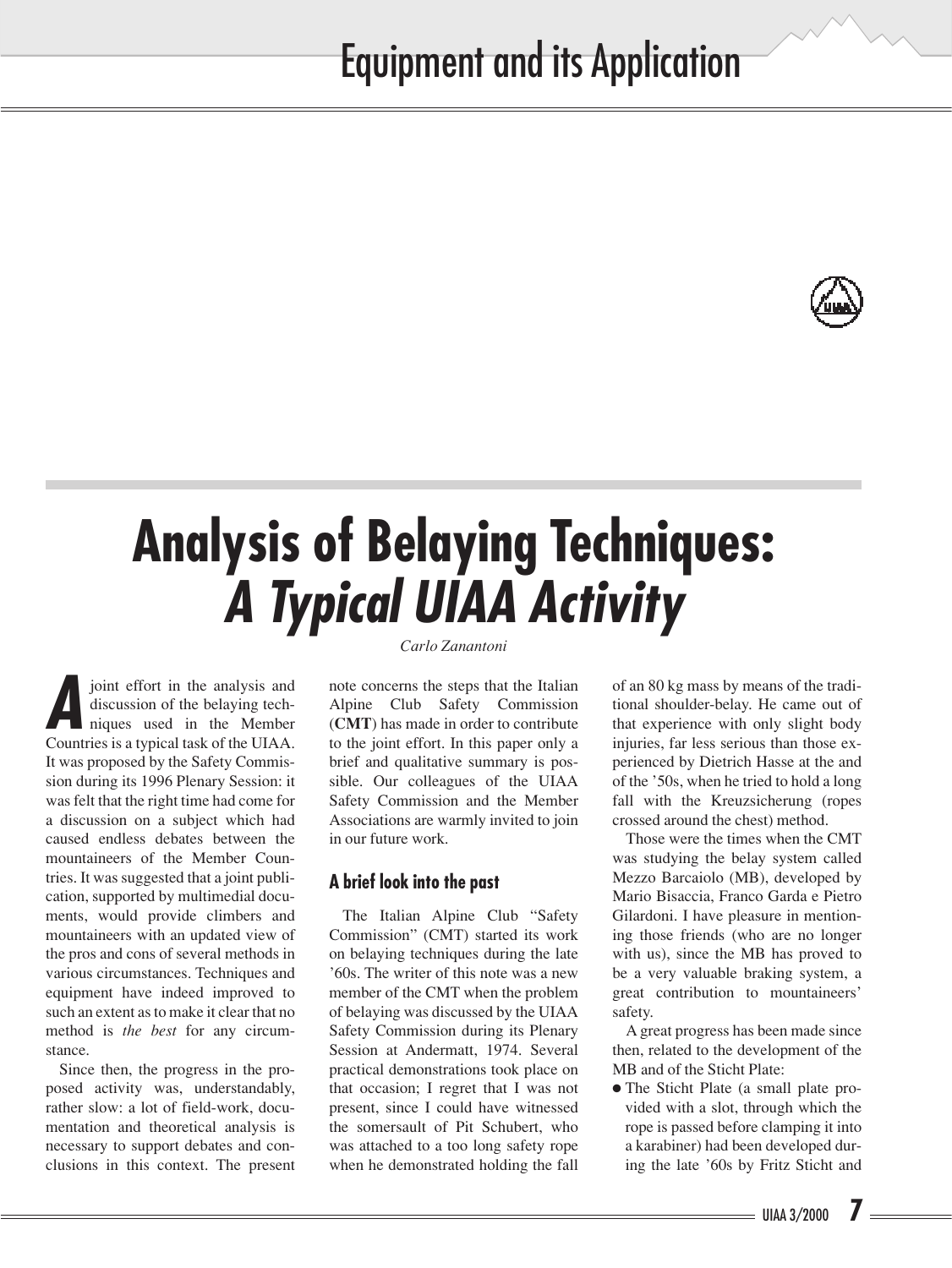had soon become the favourite belaying device of British and American climbers. It is a very *dynamic* device, therefore it has evolved into the presently more popular TUBER "family" (the same basic concept, but with a more pronounced U-shaped path of the rope within the device).

● The MB (Mezzo Barcaiolo = Demi Capstan = Halbmastwurf) is such a simple tool that the only possible development concerned the kind of karabiner used with it; this karabiner is now called HMS (Halbmastwurf-Sicherung) in UIAA standards. The MB name means "a half of the knot which is used by the sailors to secure a boat to a bollard in a harbour". The fact that the Britons call it the "Italian Hitch" does not suggest, I am afraid, any particular consideration for its inventors but, rather, lack of interest for the device, such as to lead to no particular name for it. The "English Speaking" climbers have indeed always consistently opposed the MB, basically because in their opinion it is too "static" for their body-belay system. The Americans did even worse than the Britons: they called it Munter Hitch, referring to a Swiss guide of name Munter who demonstrated the MB, or a similar braking device, during his visit to mountaineering circles in the USA, sometime during the '70s. I wonder how the UIAA Safety Commission was able to agree to call the MB "UIAA knot"! I regret I was not a member of the Commission at that time.

Why such a long discussion about names? Because it is a reminder of the difficulties that mountaineers belonging to a certain "area" have in accepting foreign methods. Now the regional differences are fading away, I hope; therefore it can be accepted that all presently available methods are useful and the mountaineers should be put in a position to choose the best method, depending on circumstances. This is why the UIAA action in this field should be pursued, in order to avoid misconceptions.

#### **The past work of the Italian Alpine Club Safety Commission (CMT)**

We were convinced from the beginning that it was imperative to be equipped with a "playground" where it was possible to obtain long free falls without friction: the presence of a large amount of friction in practically all real falls is a great advantage in mountaineering, but it conceals a number of basic factors which are fundamental for the analysis of the dynamic belay process. Friction can be easily introduced when necessary, the difficulties are in avoiding it.

Our first demonstration occurred on occasion of the UIAA Safety Commission plenary session in Venice, 1979. The CMT and the Padova Moun-

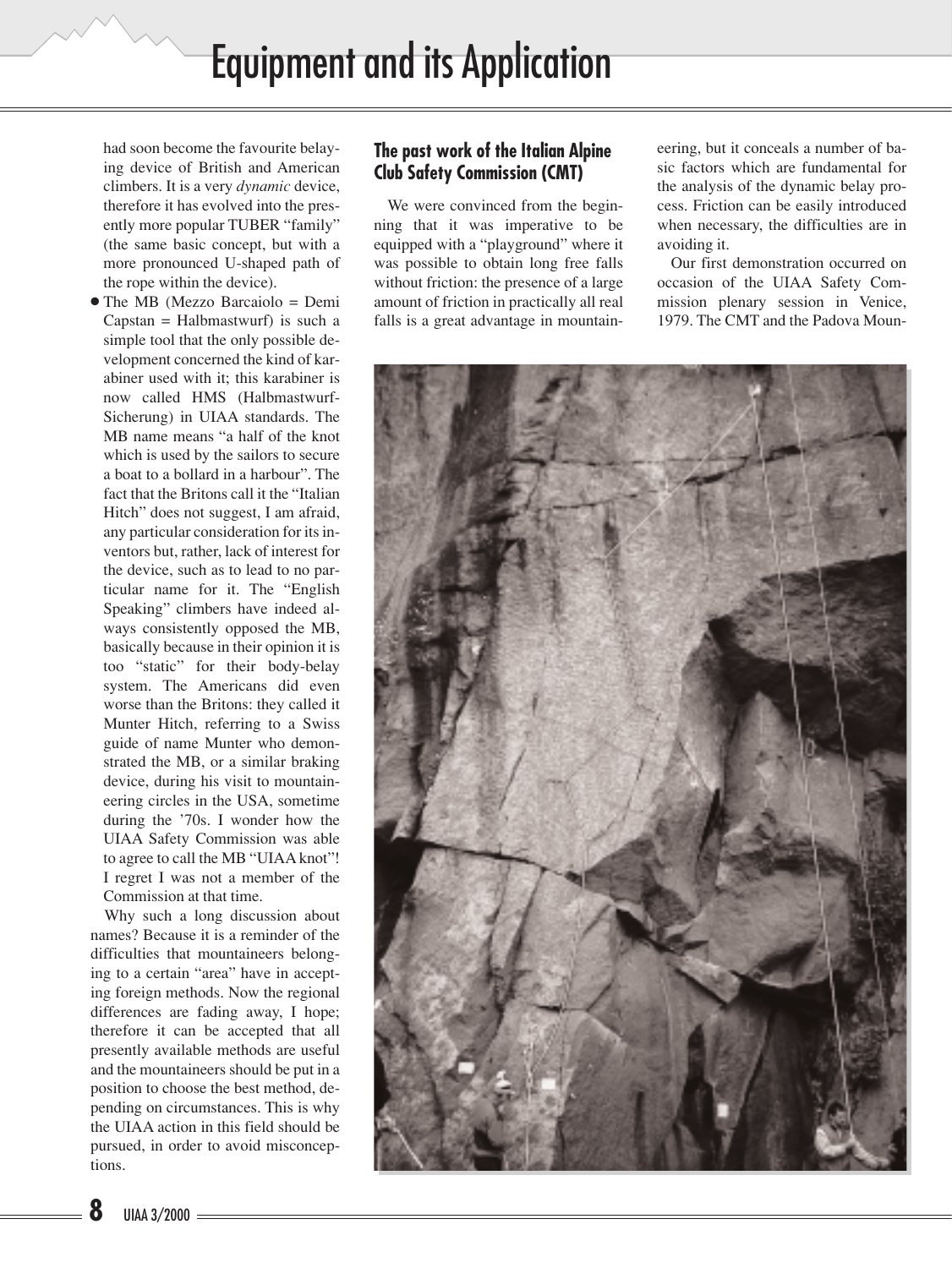## Equipment and its Application



taineering School had equipped a high climbing wall, where it was possible to get free falls of an 80 kg mass up to 45-m height, with additional space for rope sliding. I had the privilege (!) of demonstrating how to hold a 30-meter free fall without intermediate runners by means of the MB technique. I was wearing a glove, which was necessary to let the rope slide in my hand about 15 m! That was the first demonstration of the "slip ratio" (length of rope slipping in the belayer's hand, divided by the total free fall height), which is the single parameter determin-

▲

**Fig. 2: Classical stance arrangement, with MB (HMS) belaying device**

#### $\blacktriangleleft$

**Fig. 1: The rock face equipped with runners. The overhang is essential to obtain a clean free fall of the mass.**

#### $\blacktriangleright$

**Fig. 3: Stance arrangement for body-belay, with figure-of-eight belaying device**



ing the average belaying forces. This ratio was subsequently used by the CMT as a characteristic parameter for any belaying device, though the slip ratio depends to some extent also upon other factors, such as belayer's hand strength and rope type.

On 1980 "The Tower", as we call it, was built in Padova: a 16-meter high tower, where a steel mass can fall, without friction, along two columns; on the tower a large number of tests can be performed in a short time, due to the electrically operated lifting of the mass.

The work on the tower was focussed for a long time on the analysis of belaying devices and related techniques. Particular attention was put on teaching the climbers that slippage of the rope is inevitable, if friction of the rope against the rock doesn't help. Many features of the belaying action were demonstrated; e. g. it was clearly shown that the maximum and average value of the braking forces occurring during dynamic belay (not their duration!), and consequently the load on the last runner, are practically independent of the free fall height.

At the beginning, we had to devote most of our efforts to convincing the climbers that in the large majority of real cases the friction between rope and rock is determinant in holding the falling climber; consequently, testing belay at the tower was essential to appreciate what can really happen in a bad (though unlikely) case, i. e. when there is no friction. In more recent years, the CMT has started producing films, aimed at analysing the facts occurring during the belaying action. Two films were shown during UIAA meetings:

● 1996: a film concerning the comparison of rock-belay against body-belay on a real rock face, with real people falling with a fall-factor 2 up to a 14-m height from over an overhang: by using or not using runners, cases with and without friction were compared. The attention of the audience was focussed on the need to optimise the belayer's attachment to the stance, in order to avoid being thrown into the air or against the rock.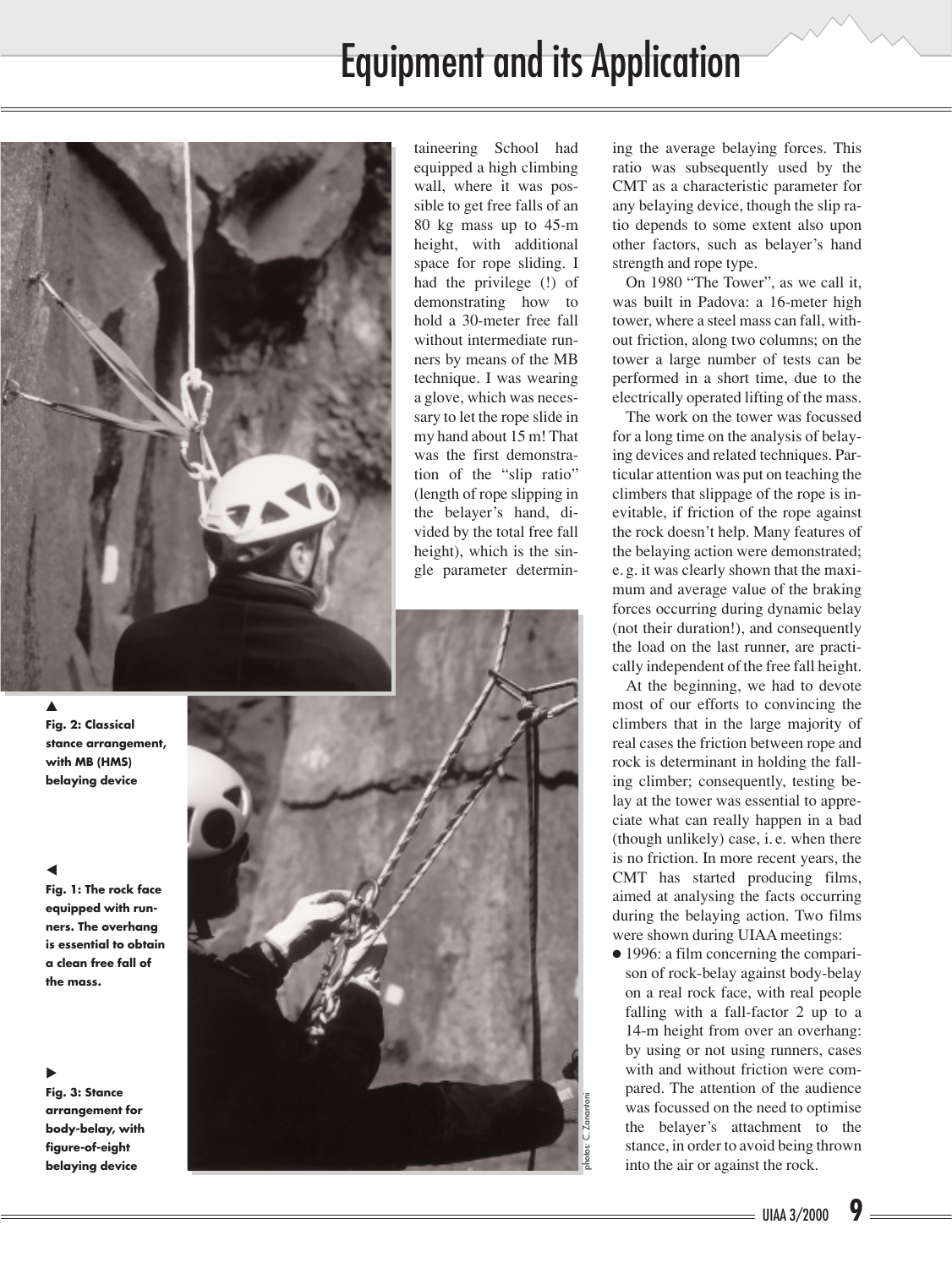● 1998: a film concerning the comparison between combined (chest + seat) and seat harnesses. The comparison was extended to the progression on glacier, in order to confirm the results of ENSA, previously published by J. F. Charlet: the seat harness is definitely better in this case.

#### **Recent work of the CMT**

During 1998 and 1999, a few hundred tests were conducted on rock and on the Tower, comparing belay devices and belay systems, use of single rope and twin ropes, rock-belay and bodybelay.

Representatives of the Italian Guides participate in our exercises; one of the major points in our discussion is the different opinion of Guides and CMT concerning body-belay. The Guides use it in any case, the CMT position is more diversified and presently under discussion. It would be very interesting for us to have UIAA colleagues participating in our debate.

At the moment, the CMT attention is focussed on improving the understanding of the belaying process by means of an analysis of its basic parameters, such as: type of device, position and weight of the belayer, length of slipping rope, amount of friction along the rope. The major aim is at the moment the evaluation of the load on the anchor points and on the last runner, which is pulled by the joint action of two strands of rope.

During 1999, two experimental sessions were held at Passo Rolle (Dolomites region). A rock face was equipped with runners up to a height of 12 meters (Fig. 1). An 80-kg steel mass was raised 2 m from the last runner above an overhang, thus providing a 4-m free fall.

Peak forces and, more recently, full plots of the forces occurring in two or three points of the belay chain were recorded. In the two sessions, about 100 cases were studied. Other sessions will follow shortly, probably at Padova next June: the Tower has been equipped with a dummy rock face; the parameters will

be analysed more carefully than was possible at Passo Rolle. A computer model is being used to evaluate the results.

#### **Notes on the results**

Our set of tests is not completed; the CMT wants to perform more work before our results are published. However, a couple of points are mentioned here in order to stimulate discussion.

#### **Use of twin or half ropes to reduce the load on the last runner**

This topic is generating a lot of discussions, in relation to the doubtful strength of runners placed on lousy rock faces or on ice walls. The load on the last runner, it is alleged, is very much reduced if two twin or half ropes

are used and they slide on two "parallel" lines, alternatively clamped into different runners.

*[Let us confine the discussion on this single statement, leaving aside the critiques of those who, like the writer of this note, maintain that -a) clamping the two ropes into different connectors is not a good practice from the point of view of safety because it reduces the advantage of using two ropes, particularly in view of the danger caused by sharp edges -b) the rope-drag force increases if the two ropes run on aligned runners: in this case the karabiner must indeed often act as separator of the two ropes, which are usually twisted].*

Our tests have confirmed that reductions of the order of 30–40 % can be reached, compared to the use of a single rope. However, the cause of the difference is only to a minor extent the larger deformation of the "thinner" rope. A simple calculation shows that this larger deformation can only lead to a maximum reduction of the order of 10 %. The major part of the difference is due to the fact that the belayer's hand is less effective in holding the ropes when only one of the two is slipping. This is clearly shown by measurements of the slippage. From these remarks it appears that the advantages of this technique are more appreciable in case of ice climbing. Indeed in this case the cutting edges are less frequent and very "dynamic" devices can and must be used: the reliability of the

**Fig. 4: The belayer is lifted up by the rope.** runners is doubtful and the slippage of the rope is made easier by the use of gloves.